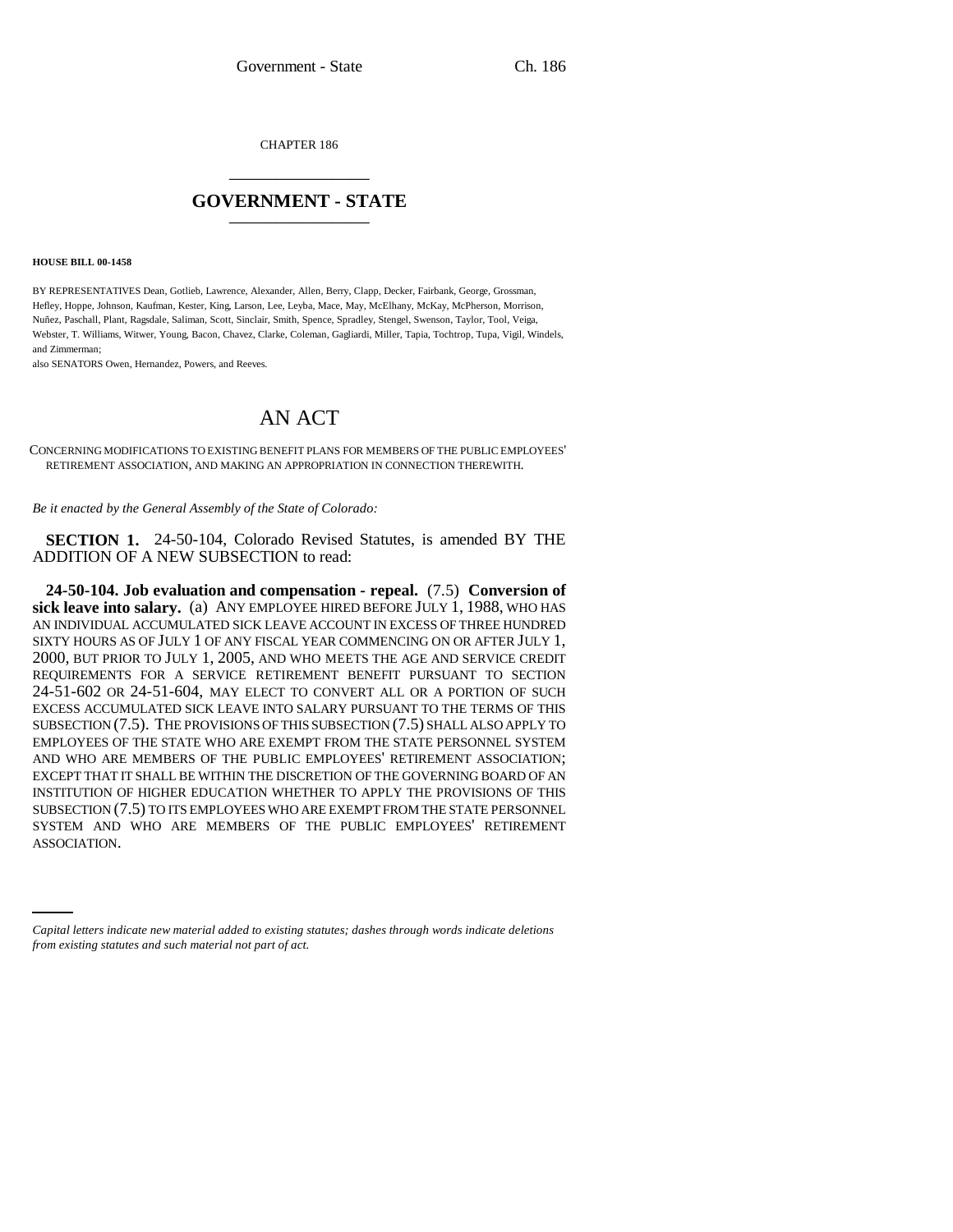### Ch. 186 Government - State

(b) ANY EMPLOYEE WHO IS ELIGIBLE TO MAKE AN ELECTION PURSUANT TO THIS SUBSECTION (7.5) MAY ELECT ONCE EACH FISCAL YEAR TO CONVERT ANY PORTION OR ALL OF THE EMPLOYEE'S ACCUMULATED SICK LEAVE THAT EXCEEDS THREE HUNDRED SIXTY HOURS AS OF THE BEGINNING OF THE FISCAL YEAR INTO SALARY. PAYMENT FOR SUCH SICK LEAVE IN EXCESS OF THREE HUNDRED SIXTY HOURS SHALL BE AT THE RATE OF FIFTEEN PERCENT OF THE SICK LEAVE HOURS CONVERTED. THE AMOUNT PAID AS SALARY SHALL BE PAID IN A LUMP SUM WITH THE NEXT PAYROLL CHECK OR DISTRIBUTED DURING THE REMAINDER OF THE FISCAL YEAR AT THE DISCRETION OF THE EMPLOYEE.

(c) IF AN EMPLOYEE CONVERTS SICK LEAVE INTO SALARY PURSUANT TO THIS SUBSECTION (7.5), THE EMPLOYEE SHALL NOT RETAIN SICK LEAVE THEREAFTER AT THE END OF ANY FISCAL YEAR IN EXCESS OF THE NUMBER OF DAYS OF ACCUMULATED SICK LEAVE REMAINING UPON SUCH CONVERSION.

(d) ANY AMOUNT PAID AS SALARY PURSUANT TO THIS SUBSECTION (7.5) SHALL NOT BE COUNTED IN THE EMPLOYEE'S BASE SALARY FOR THE PURPOSE OF DETERMINING SALARY ADJUSTMENTS IN SUCCEEDING YEARS.

(e) ANY AMOUNT PAID AS SALARY PURSUANT TO THIS SUBSECTION (7.5) SHALL BE CONSIDERED SALARY AS DEFINED IN SECTION 24-51-101 (42) AND SHALL BE INCLUDED IN THE CALCULATION OF THE EMPLOYEE'S HIGHEST AVERAGE SALARY PURSUANT TO SECTION 24-51-101 (25), SUBJECT TO THE LIMITATIONS SPECIFIED IN SECTION 24-51-101 (25) (b) (I). THE STATE AND THE EMPLOYEE SHALL PAY EMPLOYER AND MEMBER CONTRIBUTIONS UPON SUCH AMOUNTS AS PROVIDED IN SECTION 24-51-401.

(f) ALL PAYMENTS ALLOWED PURSUANT TO THIS SUBSECTION (7.5) SHALL BE MADE ON OR BEFORE JUNE 30, 2005.

(g) EMPLOYERS OTHER THAN THE STATE THAT ARE AFFILIATED WITH THE PUBLIC EMPLOYEES' RETIREMENT ASSOCIATION ARE AUTHORIZED TO APPLY THE PROVISIONS OF THIS SUBSECTION (7.5) TO THEIR EMPLOYEES WHO ARE MEMBERS OF THE ASSOCIATION, WERE HIRED BEFORE JULY 1, 1988, AND ARE ELIGIBLE FOR SERVICE OR REDUCED SERVICE RETIREMENT. ANY SICK LEAVE CONVERTED PURSUANT TO THIS PARAGRAPH (g) MAY BE CONVERTED IN CONFORMANCE WITH SIMILAR TERMS AND CONDITIONS THAT ARE SPECIFIED FOR STATE EMPLOYEES PURSUANT TO THIS SECTION. SICK LEAVE DAYS ELIGIBLE FOR CONVERSION INTO SALARY AT THE RATE OF FIFTEEN PERCENT OF THE PER DIEM SALARY OF EACH DAY CONVERTED SHALL BE BASED ON EMPLOYEE LEAVE BALANCES AS OF DECEMBER 31, 1999, OR THE END OF THE PREVIOUS FISCAL YEAR, WHICHEVER IS EARLIER. THE BOARD OF THE PUBLIC EMPLOYEES' RETIREMENT ASSOCIATION MAY ESTABLISH PROCEDURES TO IMPLEMENT THIS PARAGRAPH (g).

(h) THIS SUBSECTION (7.5) IS REPEALED, EFFECTIVE JULY 1, 2005.

**SECTION 2.** 24-51-101 (6.5) and (12), Colorado Revised Statutes, are amended to read:

**24-51-101. Definitions.** As used in this article, unless the context otherwise requires: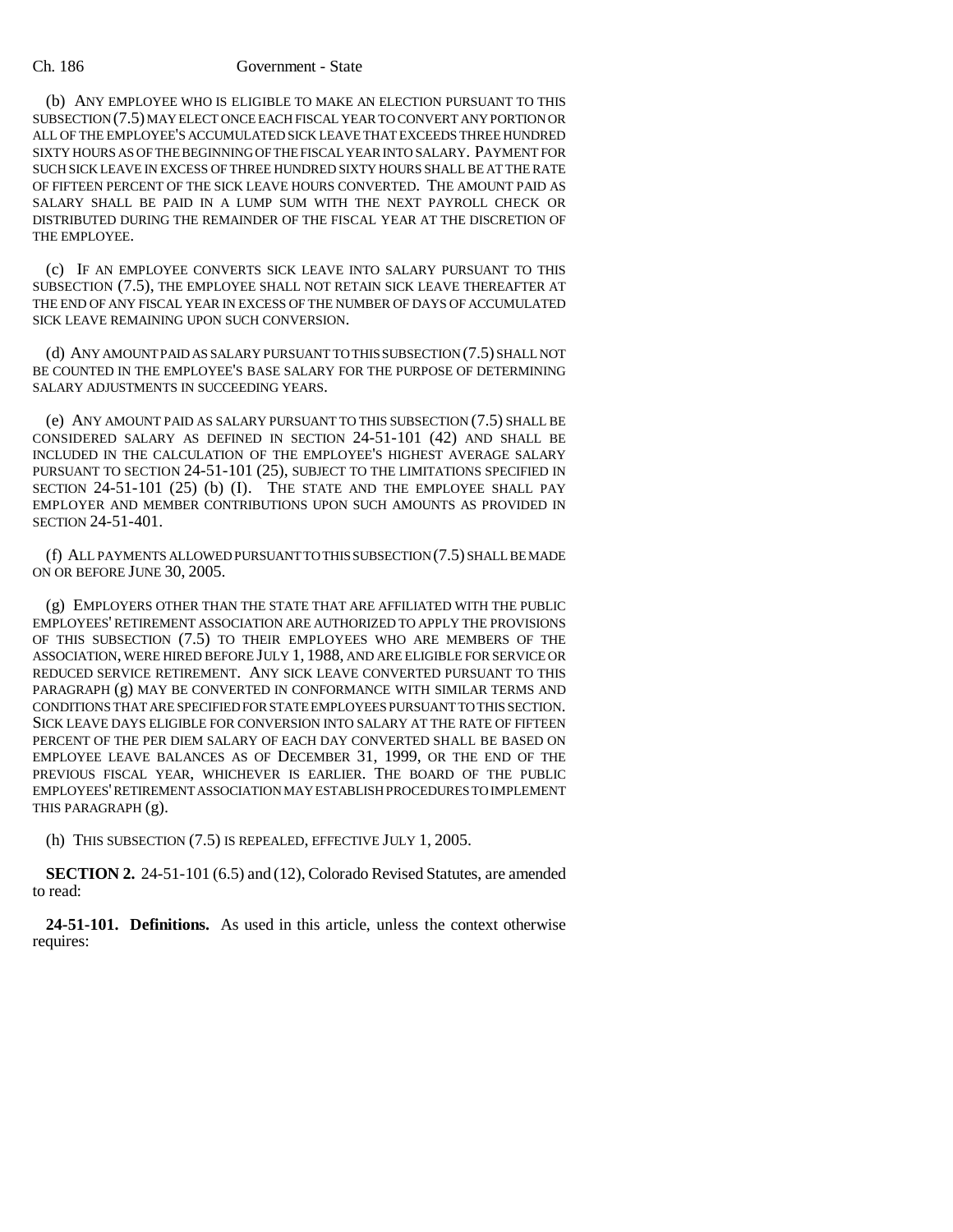Government - State Ch. 186

(6.5) "Base benefit" means the initial benefit for a benefit which becomes effective after March 1, 1993 MARCH 1, 2000. For a benefit which became effective on or before March 1, 1993 MARCH 1, 2000, "base benefit" means the total benefit payable as of February 28, 1994 FEBRUARY 28, 2001, including the sum of the initial benefit, accumulated annual increases, and cost of living increases.

(12) "Consumer price index" means the national consumer price index for urban wage earners and clerical workers prepared by the United States department of labor for a particular calendar year.

**SECTION 3.** 24-51-208 (1) (f), Colorado Revised Statutes, is amended to read:

**24-51-208. Allocation of moneys.** (1) The moneys of the association shall be divided into several trust funds, including, but not limited to:

(f) The health care trust fund, created pursuant to the provisions of section 24-51-1201, which consists of a portion of the employer contributions equal to one and one-tenth percent of member salaries; THIRTY PERCENT OF THE AMOUNT OF ANY REDUCTION IN THE EMPLOYER CONTRIBUTION RATES AS DETERMINED IN SECTION 24-51-408.5 (5) TO AMORTIZE ANY OVERFUNDING IN EACH DIVISION'S TRUST FUND; deductions of premium amounts from monthly benefits of participating benefit recipients; premiums paid directly to the trust fund by participating benefit recipients, members, and dependents; monthly payments made by employers on behalf of participating benefit recipients, members, and dependents; and interest; in addition to a proportional share of investment income earned thereon;

**SECTION 4.** 24-51-401 (1.7), Colorado Revised Statutes, is amended to read:

**24-51-401. Employer and member contributions.** (1.7) Employers designated as state employers by rule of the board shall forward to the association by the tenth calendar day of each month a monthly contribution report and the full amount of employer and member contributions. Employers designated as school employers by rule of the board and municipal division employers shall forward to the association, by the date established by rule of the board, a monthly contribution report and the full amount of employer and member contributions. Except as provided in subsection (7) of this section and in section 24-51-408.5 (6), such contributions shall be based upon the rates for the appropriate division as set forth in the following table multiplied by the total gross salary paid to members for the preceding month:

## **TABLE A CONTRIBUTION RATES**

| <b>Division</b>     | <b>Membership</b>                      | <b>Employer Rate</b> | <b>Member Rate</b> |
|---------------------|----------------------------------------|----------------------|--------------------|
| State and<br>School | All Members                            | 11.4% 10.4%          | 8.0%               |
|                     | <b>Except State</b><br><b>Troopers</b> | 13.1%                | 10.0%              |
| Municipal           | All Members                            | 10.0%                | 8.0%               |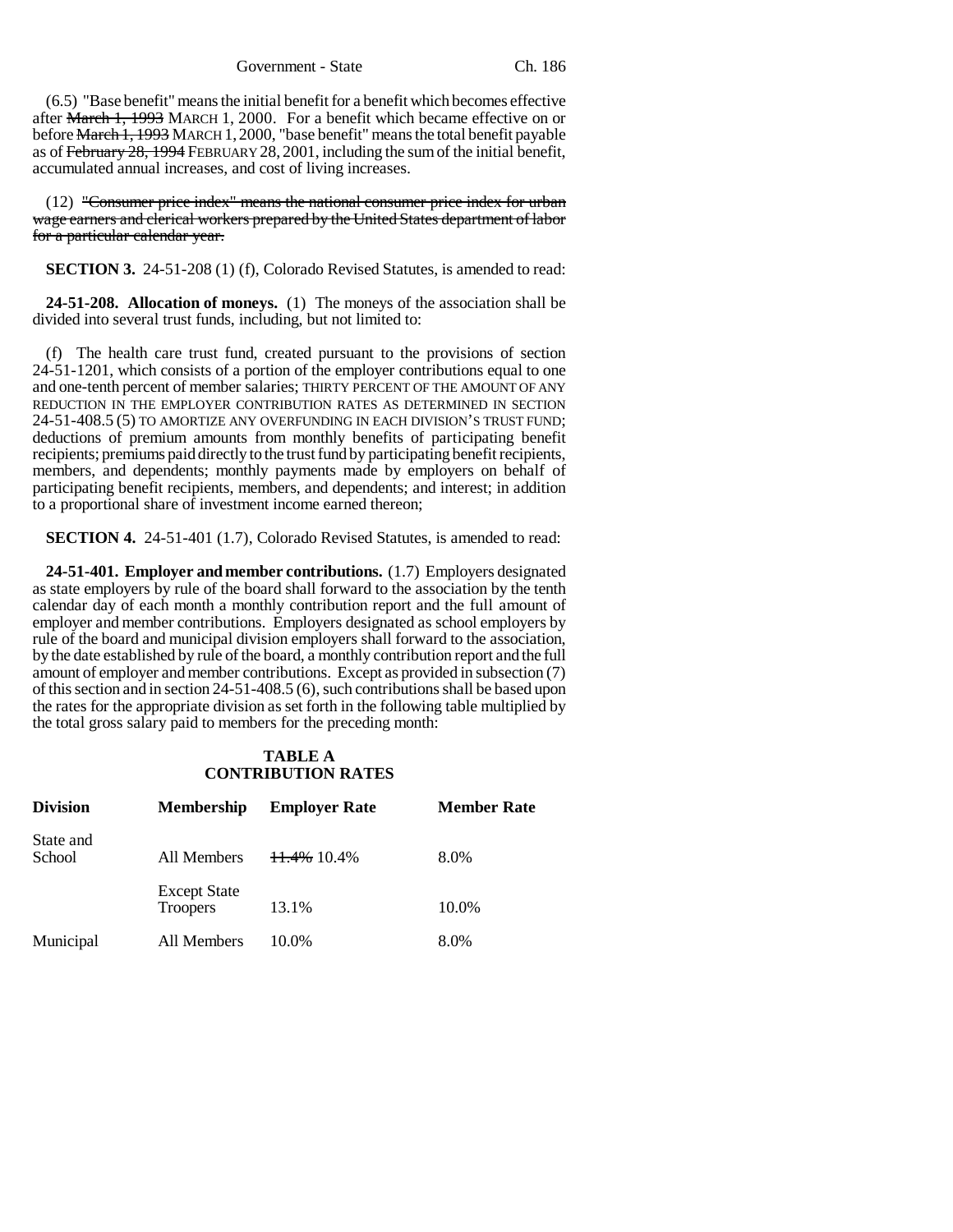| Judicial | All Members | 15.0% 14.0% | 8.0% |
|----------|-------------|-------------|------|
|          |             |             |      |

**SECTION 5.** 24-51-408.5 (5) and (6) (a), Colorado Revised Statutes, are amended, and the said 24-51-408.5 (6) is further amended BY THE ADDITION OF A NEW PARAGRAPH, to read:

**24-51-408.5. Matching employer contribution on voluntary contributions made by members to tax-deferred retirement programs.** (5) If the actuarial value of assets exceeds the actuarial accrued liabilities in any division, as determined by the association's actuary, the division shall be considered overfunded by the amount of the difference. If a division is overfunded, the association's actuary shall determine NOT LATER THAN SEPTEMBER 1 OF EACH YEAR the reduction in the employer contribution rates specified in section 24-51-401 (1.7) necessary to amortize the overfunding over a period of ten years.

(6) (a) Except for the state employer contribution rate for state troopers, the employer contribution rate specified in section 24-51-401 (1.7) for state and school division employers and for judicial division employers shall be reduced by one percent of salary when matching employer contributions first begin. In addition COMMENCING WITH THE FISCAL YEAR THAT BEGINS JULY 1, 2001, the employer contribution rate for each division for any calendar year SPECIFIED IN SECTION 24-51-401 (1.7) FOR STATE AND SCHOOL DIVISION EMPLOYERS, AND FOR JUDICIAL DIVISION EMPLOYERS shall be reduced to amortize any overfunding in the respective division's trust fund by one-half TWENTY PERCENT of the amount of any reduction in the employer contribution rates as determined in accordance with subsection (5) of this section, BUT IN ANY CASE SUCH REDUCTION SHALL BE AT LEAST ONE-HALF OF ONE PERCENT OF SALARY FOR THE FISCAL YEAR THAT COMMENCES JULY 1, 2001, AND AT LEAST ONE-FOURTH OF ONE PERCENT OF SALARY FOR FISCAL YEARS THAT COMMENCE ON OR AFTER JULY 1, 2002. THE CALCULATION OF THE AMOUNT OF ANY REDUCTION IN THE EMPLOYER CONTRIBUTION RATES DUE TO OVERFUNDING SHALL BE DETERMINED USING THE ACTUARY'S CALCULATION FROM THE PRECEDING SEPTEMBER 1. In no event shall the total reduction in any division's employer contribution rate pursuant to this paragraph (a) change by more than one percent of salary from one year to the following year.

(a.5) THE EMPLOYER CONTRIBUTION RATE FOR THE MUNICIPAL DIVISION FOR ANY CALENDAR YEAR SHALL BE REDUCED TO AMORTIZE ANY OVERFUNDING IN THE MUNICIPAL DIVISION TRUST FUND BY TWENTY PERCENT OF THE AMOUNT OF ANY REDUCTION IN THE EMPLOYER CONTRIBUTION RATES AS DETERMINED IN ACCORDANCE WITH SUBSECTION (5) OF THIS SECTION. THE CALCULATION OF THE AMOUNT OF ANY REDUCTION IN THE EMPLOYER CONTRIBUTION RATES SHALL BE DETERMINED USING THE ACTUARY'S CALCULATION FROM THE PRECEDING SEPTEMBER 1. FOR MUNICIPAL DIVISION EMPLOYERS WITH A FISCAL YEAR THAT BEGINS LATER THAN JANUARY 1, THE CALCULATION OF THE AMOUNT OF ANY REDUCTION IN THE EMPLOYER CONTRIBUTION RATE SHALL TAKE EFFECT AT THE START OF THE EMPLOYER'S FISCAL YEAR.

**SECTION 6.** 24-51-602 (1), Colorado Revised Statutes, is amended BY THE ADDITION OF A NEW PARAGRAPH to read:

**24-51-602. Service retirement eligibility.** (1) (c) MEMBERS WHO ARE FIFTY-FIVE YEARS OF AGE OR OLDER SHALL, UPON WRITTEN APPLICATION AND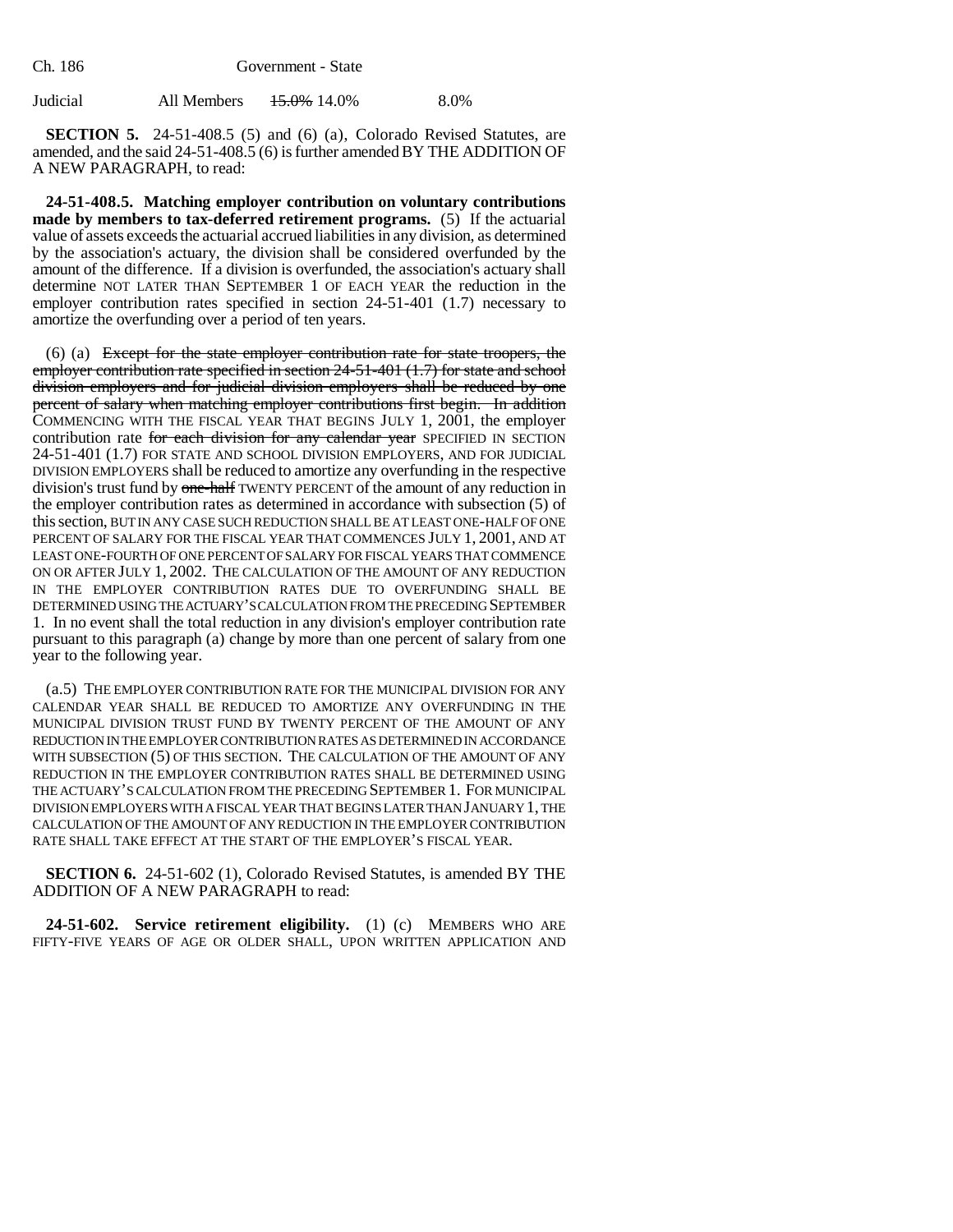APPROVAL OF THE BOARD, RECEIVE SERVICE RETIREMENT BENEFITS PURSUANT TO THE BENEFIT FORMULA SET FORTH IN SECTION 24-51-603, WITHOUT REDUCTION PURSUANT TO SECTION 24-51-604, IF THEY HAVE AT LEAST FIVE YEARS OF SERVICE CREDIT AND IF THE NUMBER OF YEARS OF THEIR AGE PLUS THE NUMBER OF YEARS OF THEIR SERVICE CREDIT EQUALS EIGHTY YEARS OR MORE.

**SECTION 7.** 24-51-1002 (1), Colorado Revised Statutes, is amended to read:

**24-51-1002. Annual percentages to be used.** (1) The cumulative increase applied to benefits paid shall be recalculated annually as of March 1 and shall be the lesser of: TOTAL PERCENT DERIVED BY MULTIPLYING THREE AND ONE-HALF PERCENT, COMPOUNDED ANNUALLY, TIMES THE NUMBER OF YEARS SUCH BENEFIT HAS BEEN EFFECTIVE AFTER MARCH 1, 2000. BENEFITS FOR VESTED INACTIVE MEMBERS WITH AT LEAST TWENTY-FIVE YEARS OF SERVICE CREDIT AND BENEFITS FOR SURVIVORS OF DECEASED VESTED INACTIVE MEMBERS WHO HAD AT LEAST TWENTY-FIVE YEARS OF SERVICE CREDIT SHALL BE INCREASED BY THE ANNUAL INCREASE SPECIFIED IN SECTIONS 24-51-1001 TO 24-51-1003 UNDER PRIOR LAW FROM THE DATE OF TERMINATION OF MEMBERSHIP OR JULY 1, 1993, WHICHEVER IS LATER, TO MARCH 1, 2000, OR THE DATE BENEFITS COMMENCE, WHICHEVER IS EARLIER.

(a) The total percent derived by multiplying three and one-half percent, compounded annually, times the number of years such benefit has been effective after March 1, 1993; and

(b) The percent increase in the consumer price index from 1992, or the year prior to the year in which the benefit becomes effective, whichever is later, to the year preceding March 1.

**SECTION 8. Appropriations - adjustments in 2000 long bill.** For the implementation of section 24-51-401 (1.7), Colorado Revised Statutes, appropriations made in the annual general appropriation act for the fiscal year beginning July 1, 2000, shall be reduced by the sum of four million eight hundred six thousand nine hundred ninety-seven dollars (\$4,806,997). Said reductions shall be derived from such sources as detailed in the following table: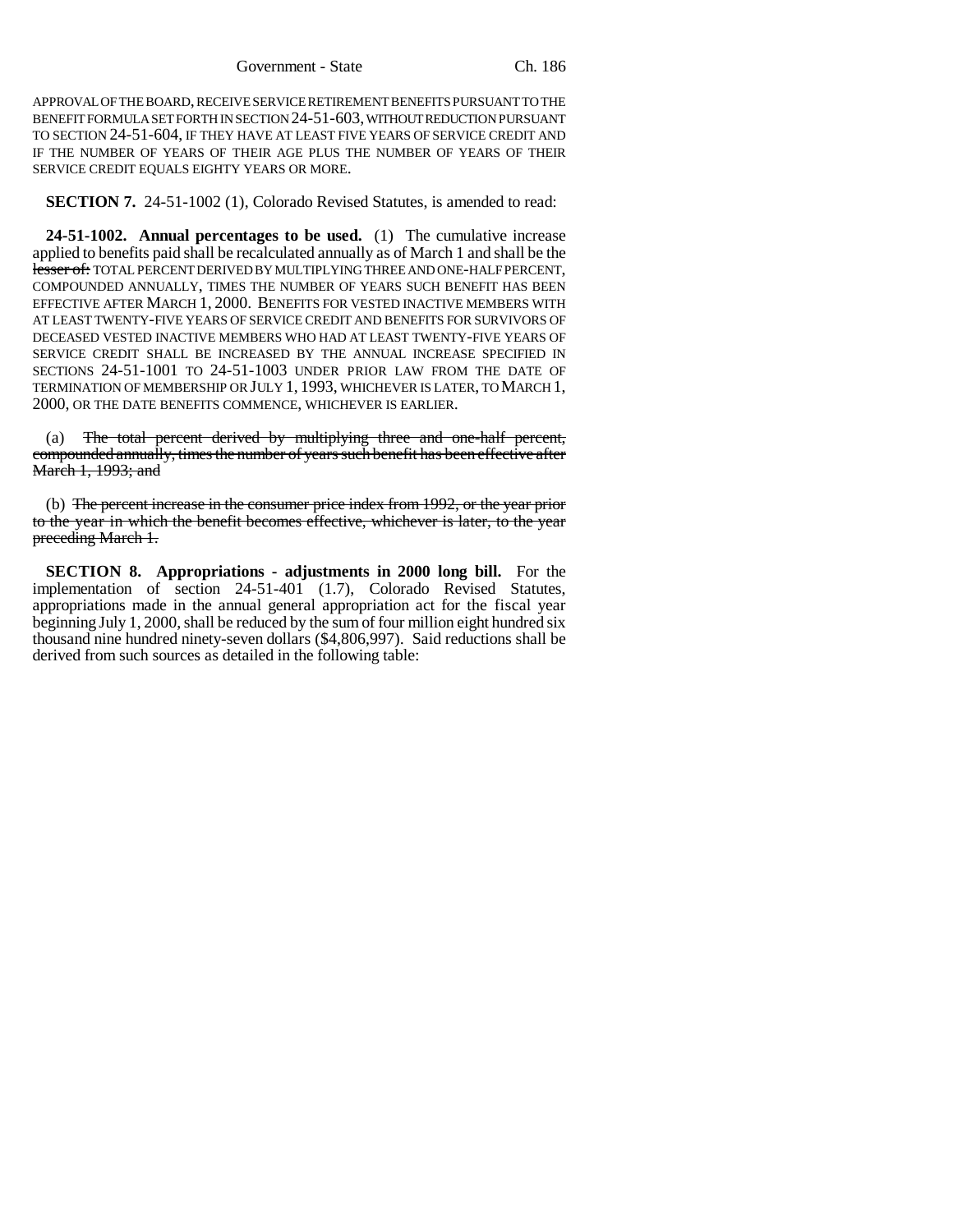#### Ch. 186 Government - State

| <b>DEPARTMENT</b>                   | <b>General Fund</b> | <b>Cash Funds</b> | <b>Cash Funds</b><br><b>Exempt</b> | Federal<br><b>Funds</b> | <b>Total</b> |
|-------------------------------------|---------------------|-------------------|------------------------------------|-------------------------|--------------|
| Agriculture                         | (27,035)            | (34, 679)         | (2,707)                            | (700)                   | (65, 121)    |
| Corrections                         | (1,153,655)         | (4, 487)          | (35,546)                           | $\boldsymbol{0}$        | (1,193,688)  |
| Education                           | (51,058)            | (3,379)           | (3,811)                            | $\overline{0}$          | (58, 248)    |
| Governor                            | (12, 183)           | $\boldsymbol{0}$  | (5,014)                            | $\boldsymbol{0}$        | (17, 197)    |
| Health Care Policy and<br>Financing | (22,510)            | $\boldsymbol{0}$  | $\boldsymbol{0}$                   | (25,069)                | (47, 579)    |
| <b>Higher Education</b>             | (18, 128)           | $\boldsymbol{0}$  | $\boldsymbol{0}$                   | $\boldsymbol{0}$        | (18, 128)    |
| <b>Human Services</b>               | (558, 198)          | (13, 184)         | (286, 489)                         | (151,742)               | (1,009,613)  |
| Judicial                            | (540, 326)          | (26,918)          | $\boldsymbol{0}$                   | $\overline{0}$          | (567, 244)   |
| Labor and Employment                | $\boldsymbol{0}$    | (63, 573)         | (26, 337)                          | (133, 141)              | (223,051)    |
| Law                                 | (20, 111)           | (5, 126)          | (62, 636)                          | (7,246)                 | (95, 119)    |
| Legislature                         | (12,013)            | $\boldsymbol{0}$  | $\boldsymbol{0}$                   | $\overline{0}$          | (12,013)     |
| <b>Local Affairs</b>                | (12, 417)           | (738)             | $\boldsymbol{0}$                   | (6, 479)                | (19, 634)    |
| <b>Military Affairs</b>             | (8,675)             | $\boldsymbol{0}$  | $\boldsymbol{0}$                   | (13,673)                | (22, 348)    |
| <b>Natural Resources</b>            | (97, 224)           | (199, 880)        | (35,330)                           | (35,910)                | (368, 344)   |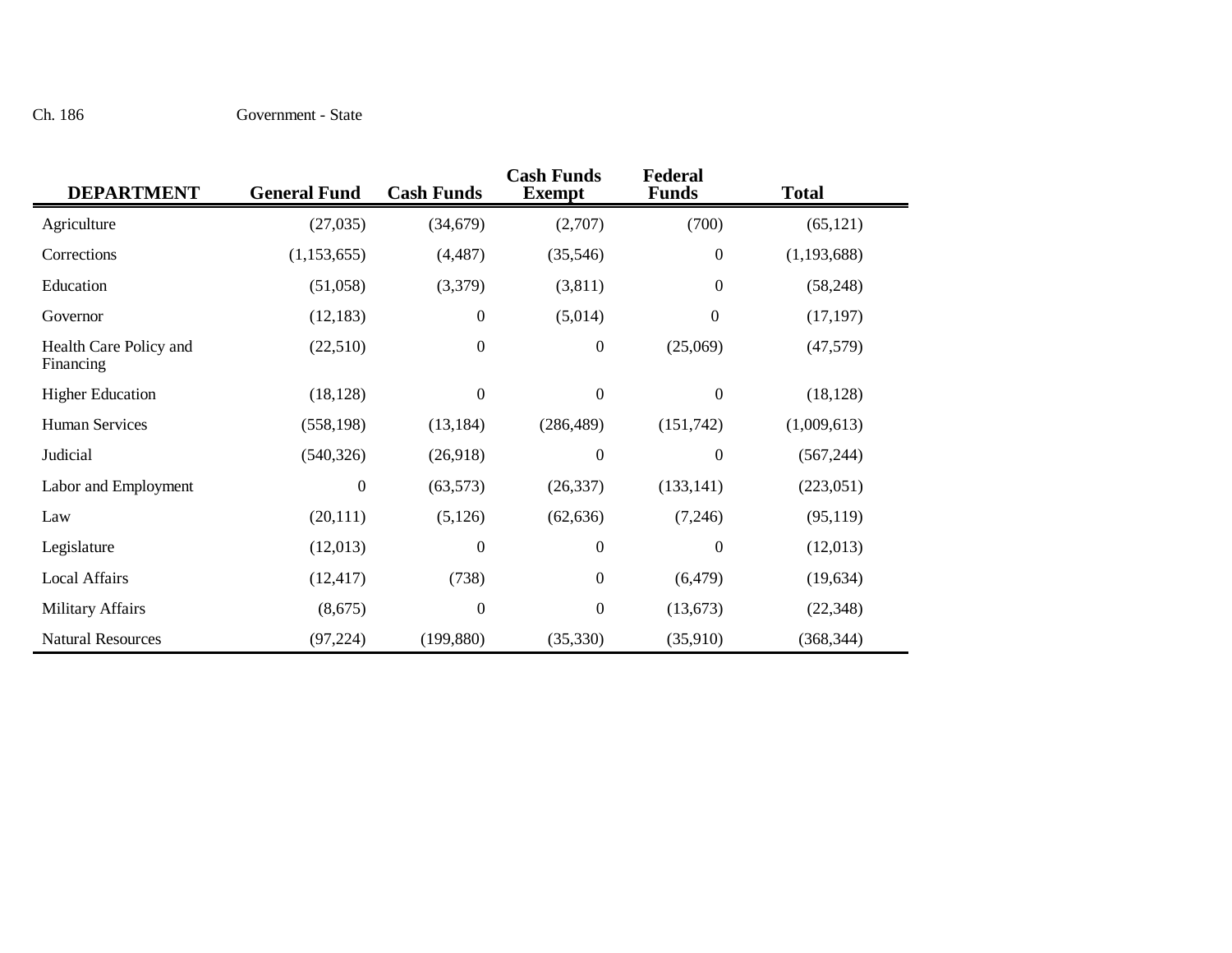Government - State

Ch. 186

| <b>DEPARTMENT</b>                | <b>General Fund</b> | <b>Cash Funds</b> | <b>Cash Funds</b><br><b>Exempt</b> | Federal<br><b>Funds</b> | <b>Total</b> |  |
|----------------------------------|---------------------|-------------------|------------------------------------|-------------------------|--------------|--|
| Personnel                        | (92, 113)           | (1, 427)          | (180, 247)                         | $\boldsymbol{0}$        | (273, 787)   |  |
| Public Health and<br>Environment | (34,764)            | (62, 594)         | (53,063)                           | (89,746)                | (240, 167)   |  |
| <b>Public Safety</b>             | (21,031)            | (8,200)           | (53, 784)                          | (2,541)                 | (85, 556)    |  |
| <b>Regulatory Agencies</b>       | (7,024)             | (119,379)         | (12,860)                           | (1,680)                 | (140, 943)   |  |
| Revenue                          | (217, 485)          | (29,033)          | (75, 871)                          | $\boldsymbol{0}$        | (322, 389)   |  |
| <b>State</b>                     | $\boldsymbol{0}$    | (16, 149)         | $\boldsymbol{0}$                   | $\boldsymbol{0}$        | (16, 149)    |  |
| Transportation                   | $\boldsymbol{0}$    | (2,826)           | $\boldsymbol{0}$                   | (1,756)                 | (4,582)      |  |
| Treasury                         | (6,097)             | $\boldsymbol{0}$  | $\boldsymbol{0}$                   | $\boldsymbol{0}$        | (6,097)      |  |
|                                  |                     |                   |                                    |                         |              |  |
| Total                            | (2,912,047)         | (591, 572)        | (833, 695)                         | (469, 683)              | (4,806,997)  |  |